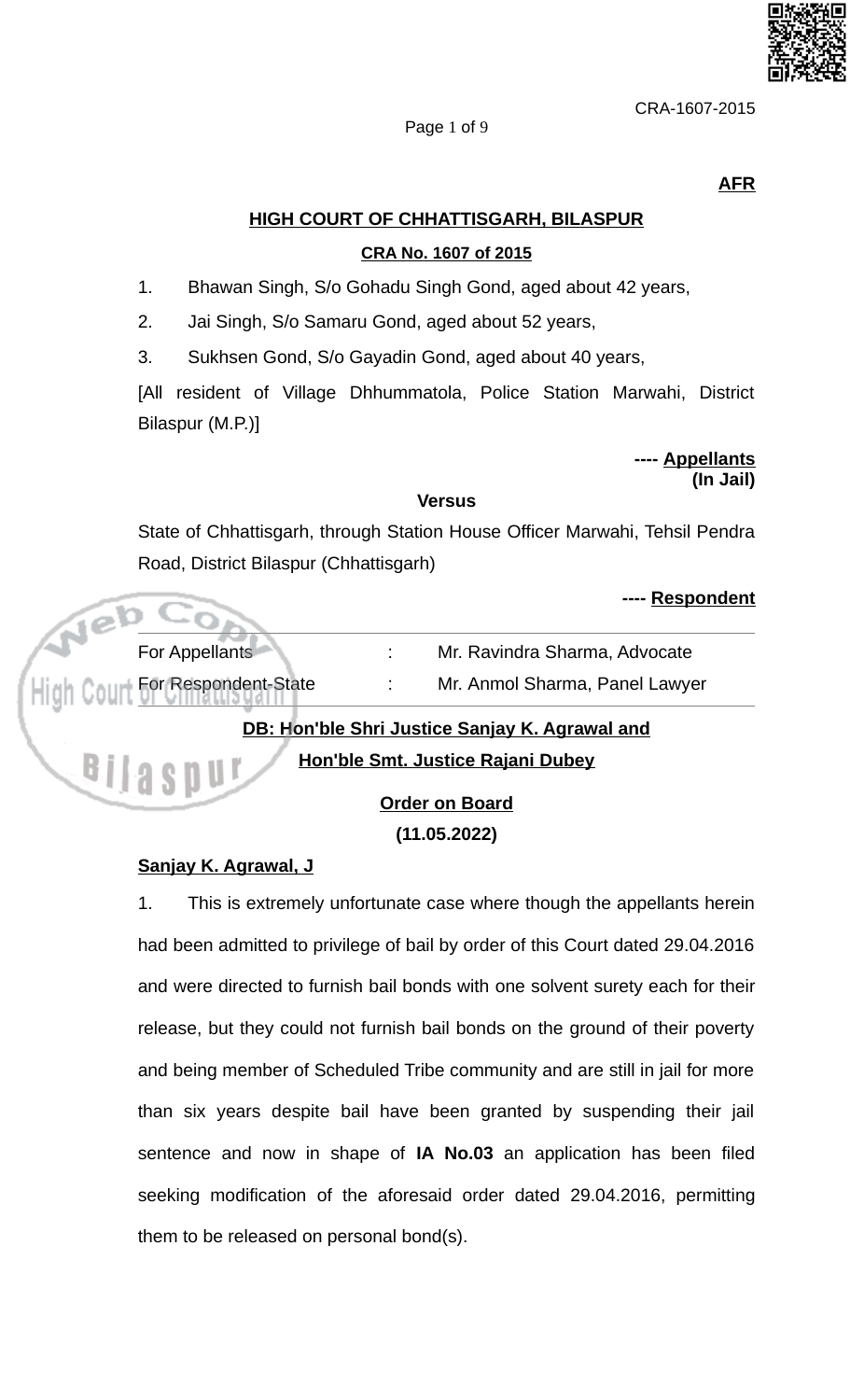$2.$ Mr. Ravindra Sharma, learned counsel for the appellants submits that the family members of the appellants are not in contact with the appellants and, therefore, they have preferred the instant appeal through legal aid. They are poor villagers and belong to Scheduled Tribe community and are continuously incarcerated in jail since 11.08.2013, thus, they are unable to comply with the conditions stipulated by this Court in the order dated 29.04.2016 while granting bail to them and, because of which, they could not be released on bail. This fact has also been brought to the notice of the Secretary, High Court Legal Aid Services Committee by the jail authorities vide its letter dated 13.04.2022. He relied on an order passed by this Court in the case of Pardeshi  $@$  Ratiram  $@$  Raturam and others vs. State of  $\mathbf{1}e^{\mathbf{i}}$ **Chhattisgarh**<sup>1</sup> wherein this Court relying on the judgments of Supreme Court in the cases of Moti Ram and others vs. State of M.P.<sup>2</sup> and Hussainara Khatoon and others (I) vs. Home Secretary, State of Bihar<sup>3</sup> directed the appellants therein to be released on bail on their executing only personal bond and exempted other conditions stipulated earlier while granting bail to the appellants therein. Hence, praying similar direction modification in the order dated 29.04.2016 is prayed for.

Page 2 of 9

3. Learned State counsel submits that appropriate order in this regard be passed.

 $\overline{4}$ . We have heard learned counsels for the parties, considered their rival submissions made hereinabove and also went through the record with utmost circumspection.

5. The question which arose for consideration before us is whether the appellants can be released on bail on their executing only personal bond

CRA No.1239 of 2019, dated 29.03.2022

<sup>(1978) 4</sup> SCC 47

<sup>(1980) 1</sup> SCC 81 3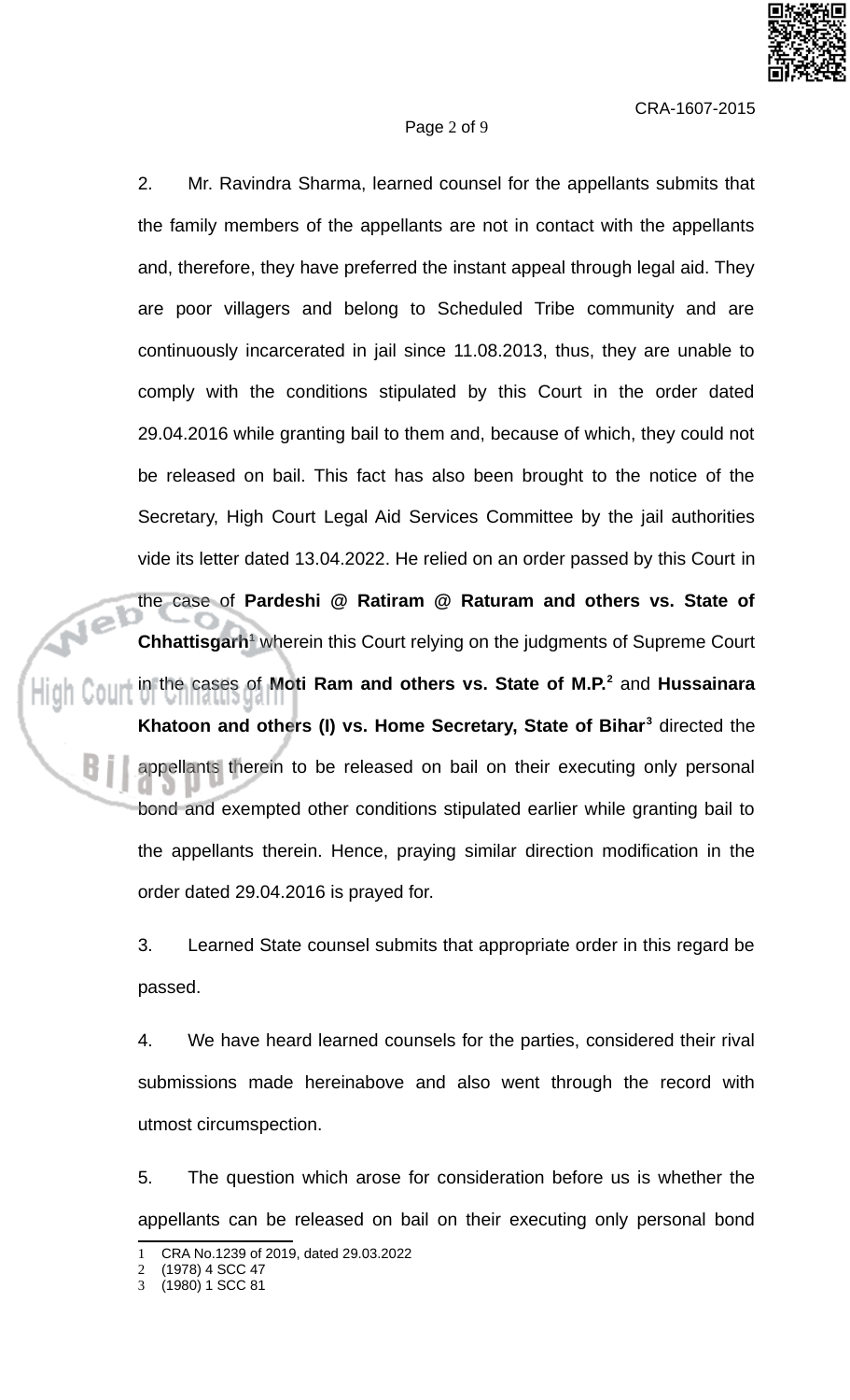# Page 3 of 9

without insisting them to furnish bail bonds along with sureties.

6. In order to decide the plea, it would be appropriate to notice Section 389(1) of CrPC by which sentence awarded to an accused person convicted for an offence can be suspended in pending appeal and he can be released on bail, which states as under:

# "389. Suspension of sentence pending the appeal; release of appellant on bail.

(1) Pending any appeal by a convicted person, the Appellate Court may, for reasons to be recorded by it in writing, order that the execution of the sentence or order appealed against be suspended and, also, if he is in confinement, that he be released on bail, or on his own bond."

Neb c A careful perusal of the provisions contained in Section 389(1) of CrPC would show that the Legislature has consciously empowered the Appellate  $\left\| \cdot \right\|$  (count  $\circ$  Court to suspend the substantive jail sentence of a convicted person, for the reasons to be recorded in the order, pending final disposal of the criminal appeal filed by him, and if he is in confinement, he be released on bail or on his own bond as, such, it is absolutely discretionary in nature and it is for the Appellate Court to decide as to whether an accused can be released on bail or on his own bond by suspending his substantive jail sentence.

> 8. The Supreme Court in the case of Moti Ram (supra) considered the issue whether the Appellate Court is empowered to enlarge convicted accused on his own bond without sureties and in Para-3 of the judgment their Lordships framed three questions, out of which we are concerned here only with Questions No.(1), which states as under:

"З. .....(1) Can the Court, under the Code of Criminal Procedure, enlarge, on his own bond without sureties, a person undergoing incarceration for a non-bailable offence either as undertrial or as convict who has appealed or sought special leave?...."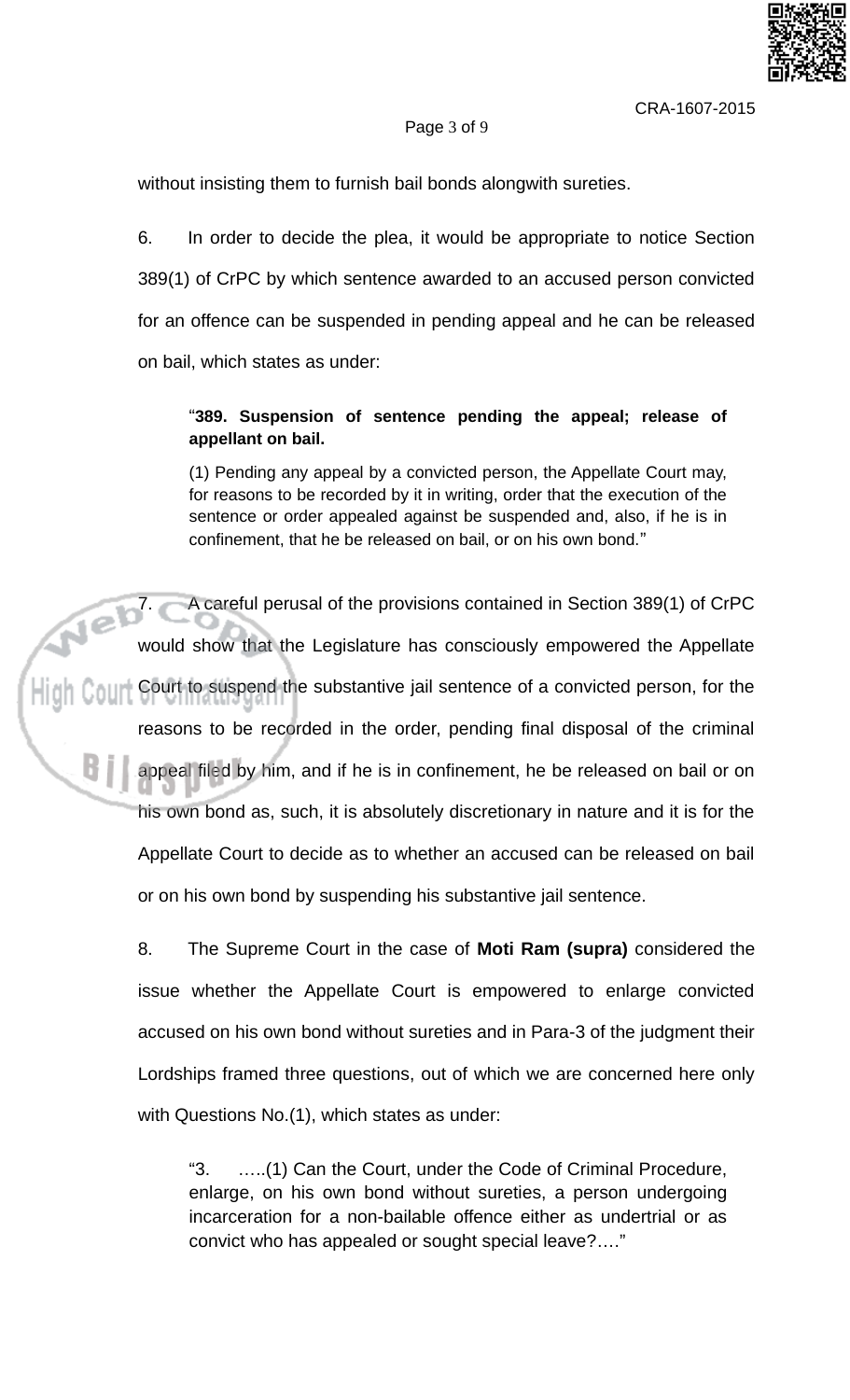

 $+ +$ 

#### Page 4 of 9

Thereafter, their Lordships relying upon Gujarat Committee Report proceeded to answer the aforesaid question in Para-14, 18, 18A, 20, 27, 30

& 31 which reads thus:

 $***$ 

 $"14.$ The consequences of pre-trial detention are grave. Defendants presumed innocent are subjected to the psychological and physical deprivations of jail life, usually under more onerous conditions than are imposed on convicted defendants. The jailed defendant loses his job is he has one and is prevented from contributing to the preparation of his defence. Equally important, the burden of his detention frequently falls heavily on the innocent members of his family.

The Encyclopaedia Britannica brings out the same point even in 18. more affluent societies:

 $+ +$ 

 $***$ 

"Bail, procedure by which a judge or magistrate sets at liberty one who has been arrested or imprisoned, upon receipt of security to ensure the released prisoner's later appearance in court for further proceedings .. Failure to consider financial ability has generated much controversy in recent years, for bail requirements may discriminate against poor people and certain minority groups who are thus deprived of an equal opportunity to secure their freedom pending trial. Some courts now give special consideration to indigent accused persons who, because of their community standing and past history, are considered likely to appear in court. [Encyclopaedia Britannica, Vol. I, p.736 (15<sup>th</sup>) Edn) Micro Edn.]"

#### 18A. Again:

"We should suggest that the Magistrate must always bear in mind that monetary bail is not a necessary element of the Criminal process and even if risk of monetary loss is a deterrent against fleeing from justice, it is not the only deterrent and there are other factors which are sufficient deterrents against flight. The Magistrate must abandon the antiquated concept under which pre-trial release could be ordered only against monetary bail. That concept is out-dated and experience has shown that it has done more harm than good. The new insight into the subject of pre-trial release which has now been developed in socially advanced countries and particularly the United State should now inform the decisions of the Magistrates in regard to pre-trial release. Every other feasible method of pre-trial release should be exhausted before resorting to monetary bail. The practice which is now being followed in the United States is that the accused should ordinarily be released on order to appear or on his own recognizance unless it is shown that there is substantial risk of non-appearance or there are circumstances justifying imposition of conditions on release .. If a Magistrate is Satisfied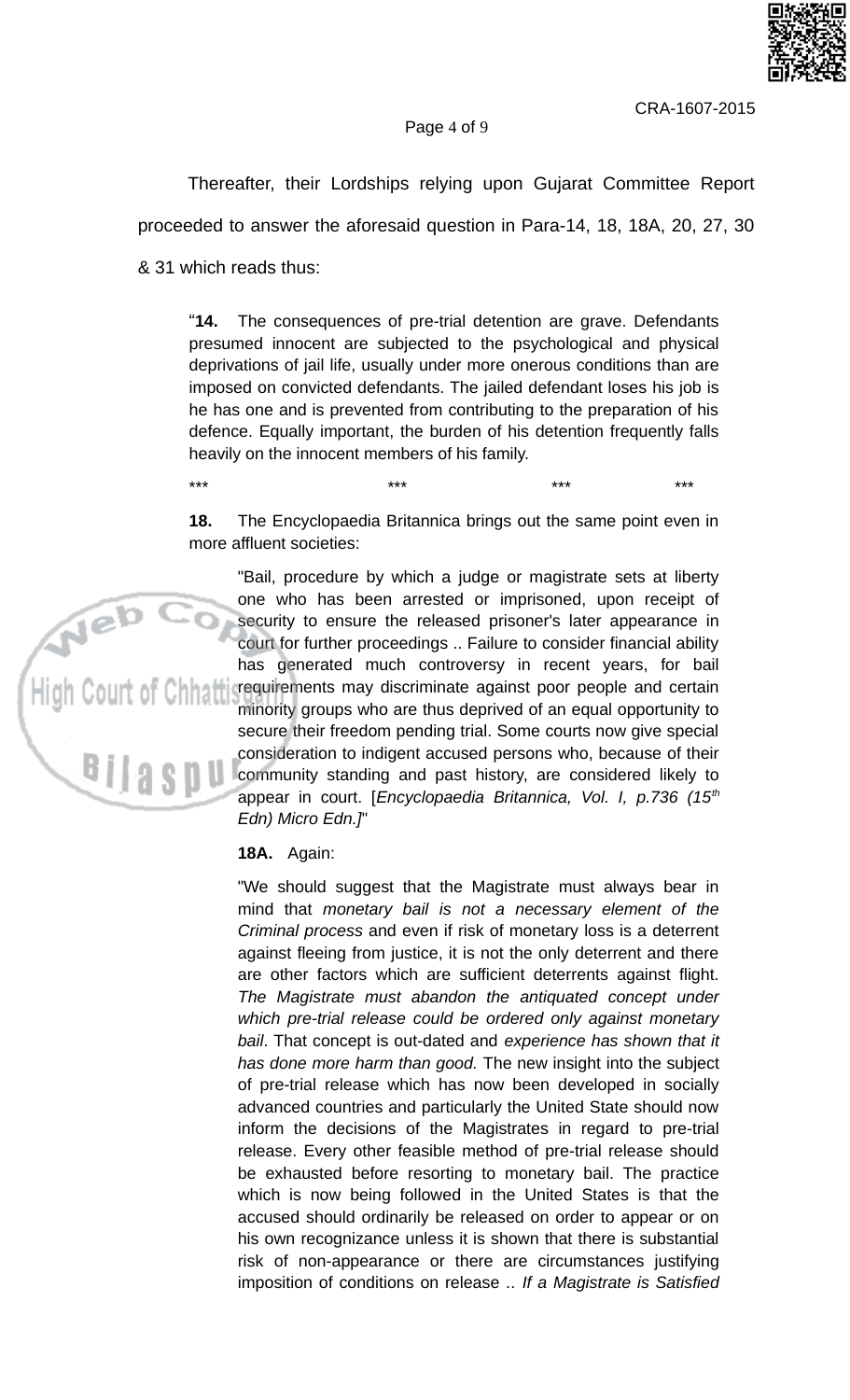

 $***$ 

 $***$ 

#### Page 5 of 9

after making an enquiry into the condition and background of the accused that the accused has his roots in the community and is not likely to abscond, he can safely release the accused on order to appear or on his own recognizance ......"

(emphasis added)

 $***$  $***$  $***$ 

\*\*\*

 $***$ 

Thus, the legal literature, Indian and Anglo-American, on bail  $20.$ jurisprudence lends countenance to the contention that bail. loosely used, is comprehensive enough to cover release on ones own bond with or without sureties.

 $27.$ The slippery aspect is dispelled when we understand the import of Sec. 389(1) which reads:

389 (1): Pending any appeal by a convicted person the Appellate Court may, for reasons to be recorded by it in writing, order that the execution of the sentence or order appealed against be suspended and, also, if he is in confinement, that he be released on bail, or on his own bond.

 $+ +$ 

The court of appeal may release a convict on his own bond without sureties. Surely. it cannot be that an under-trial is worse of than a convict or that the power of the court to release increases when the guilt is established. It is not the court's status but the applicant's guilt status that is germane. That a guilty man may claim judicial liberation pro tempore without sureties while an undertrial cannot is a reduetio ad absurdam.

 $***$ 

If sureties are obligatory even for juveniles, females and sickly 30. accused while they can be dispensed with, after being found guilty, if during trial when the presence to instruct lawyers is more necessary, an accused must buy release only with sureties while at the appellate level, suretyship is expendable, there is unreasonable restriction on personal liberty with discrimination writ on the provisions. The hornet's nest of Part III need not be provoked if we read 'bail' to mean that it popularly docs, and lexically and in American Jurisprudence is stated to Mean, viz., a generic expression used to describe judicial release from custodia juris. Bearing in mind the need for liberal interpretation in areas of social justice, individual freedom and indigent's rights, we hold that bail covers both-release on one's own bond, with or without sureties. When sureties should be demanded and what sum should be insisted on are dependent on variables.

Even so, poor men- Indians are, in monetary terms, indigents-31. young persons infirm individuals and women are weak categories and courts should be liberal in releasing them on their own recognisancesput whatever reasonable conditions you may."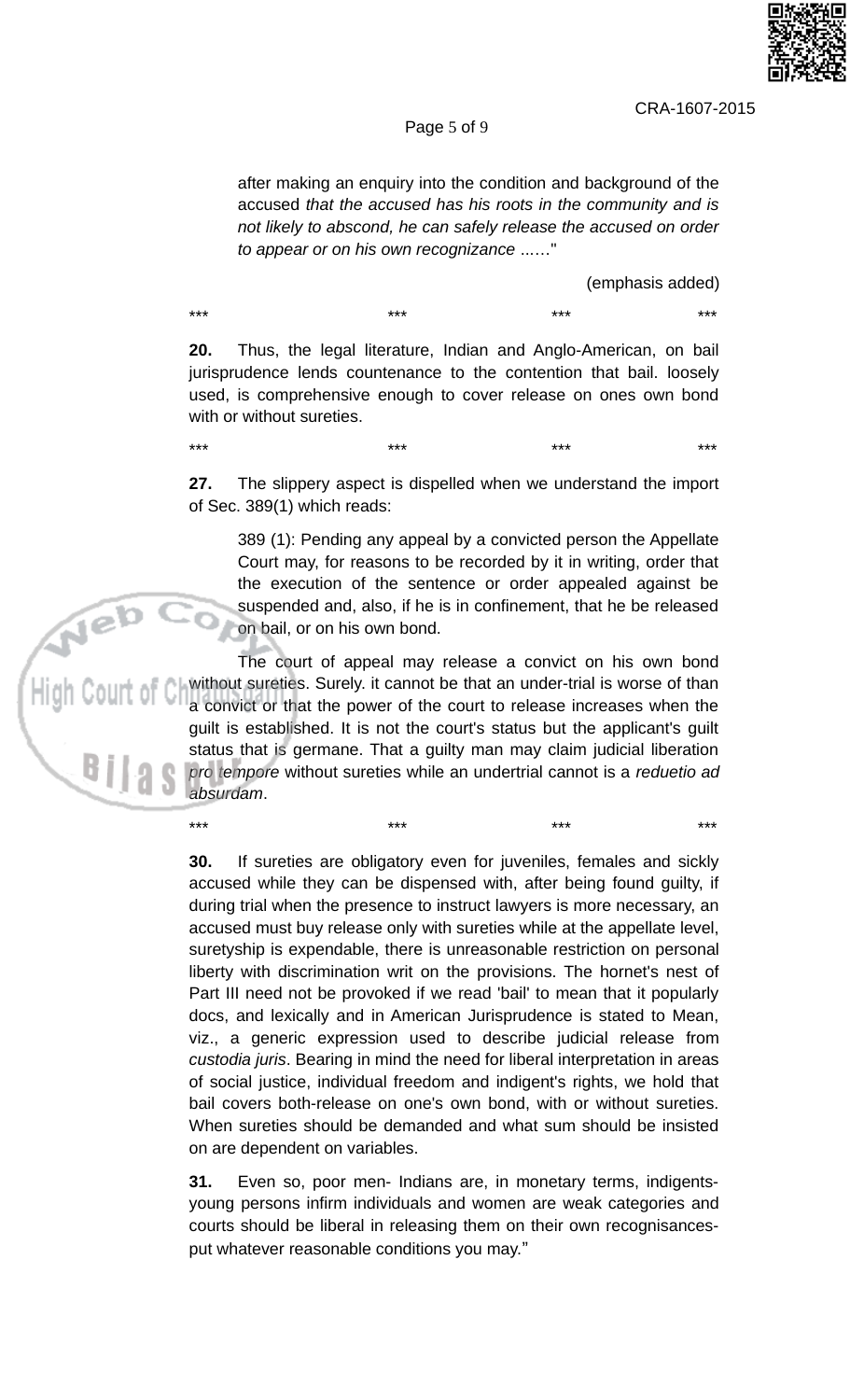

#### Page 6 of 9

9. Similarly, the Supreme Court in the case of Hussainara Khatoon (supra) held that an accused can be released on bail on his executing personal bond also. Relying upon the decision of Moti Ram (supra), Justice R.S. Pathak, though in his separate, but in a concurring opinion held in Para-8 as under:

"8. In regard to the exercise of the judicial power to release a prisoner awaiting trial on bail or on the execution of a personal bond without sureties for his appearance, I have to say this briefly. There is an amplitude of power in this regard within the existing provisions of the Code of Criminal Procedure, and it is for the courts to fully acquaint themselves with the nature and extent of their discretion in exercising it. I think it is no longer possible to countenance a mechanical exercise of the power. What should be the amount of security required or the monetary obligation demanded in a bond is a matter calling for the careful consideration of several factors. The entire object being only to<br>ensure that the undertrial does not flee and hide himself from trial, all<br>the relevant considerations which enter into the determination of that<br>que following provision in the United States Bail Reform Act of 1966:

In determining which conditions of releases will reasonably assure appearance, the judicial officer shall, on the basis of available information, take into account the nature and circumstances of the offence charged, the weight of the evidence against the accused, the accused's family ties, employment, financial resources, character and mental condition, the length of his residence in the community, his record of convictions, and his record of appearance at court proceedings or of flight to avoid prosecution or failure to appear at court proceedings (18 US S. 3146(b)).

> These are considerations which should be kept in mind when determining the amount of the security or monetary obligation. Perhaps, if this is done the abuses attendant on the prevailing system of pre-trial release in India could be avoided or, in any event, greatly reduced. See: Moti Ram vs. State of M.P., (1978) 4 SCC 47."

 $10.$ Thus, in view of the provision contained in Section 389(1) of CrPC and in view of principles of law laid down by their Lordships of the Supreme Court in Moti Ram (supra) and Hussainara Khatoon (supra), the Appellate Court in appropriate case is fully empowered to release the convict on personal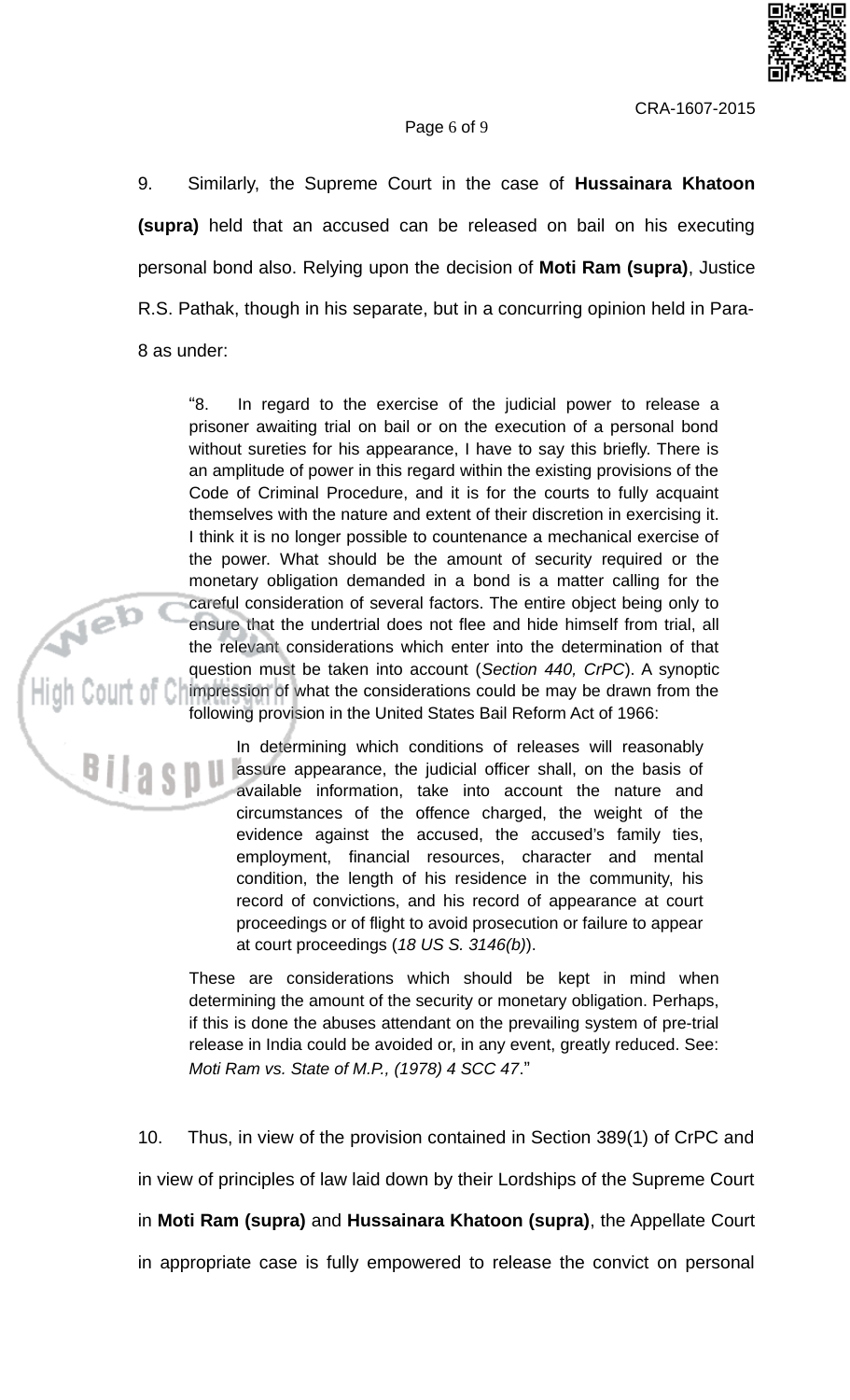

#### Page 7 of 9

bond taking into account the nature and circumstance of offence charged, evidence available against the convict, his family background and financial condition etc, to ensure his appearance in Court as and when required.

11. Reverting to the facts of the present case in the light of principle of law laid down by the Supreme Court in the matters of Moti Ram (supra) and Hussainara Khatoon (supra), it is quite vivid that the appellants being poor persons belonging to Scheduled Tribe community are in jail since 11.08.2013 and are not in contact with their family members and, therefore, they are unable to furnish bail bonds as directed by this Court vide order dated 29.04.2016 while granting bail to them. Accordingly, we deem it appropriate to direct that the appellants, namely, Bhawan Singh, Jai Singh and Sukhsen Gond be released on bail forthwith on their executing only **COLL personal bond of Rs.5,000/- (Rupees Five Thousand Only) and shall appear** before the Registry of this Court on 16<sup>th</sup> August, 2022. They shall thereafter appear before the concerned trial Court on a date to be given by the Registry of this Court and shall continue to appear there on all such subsequent dates as are given to them by the said Court, interval being not less than 6 months, till the disposal of this appeal. It is ordered accordingly.

> 12. Accordingly, IA No.03 is allowed. Order dated 29.04.2016 stands modified to the extent indicated above.

> 13. A copy of this order be communicated to the concerned jail authorities by fax/e-mail.

> 14. While parting with the matter in this regard, the Member Secretary, Chhattisgarh State Legal Services Authority and the Secretary, High Court Legal Services Committee are directed to collect information from all the District Legal Services Authorities about the cases in which accused persons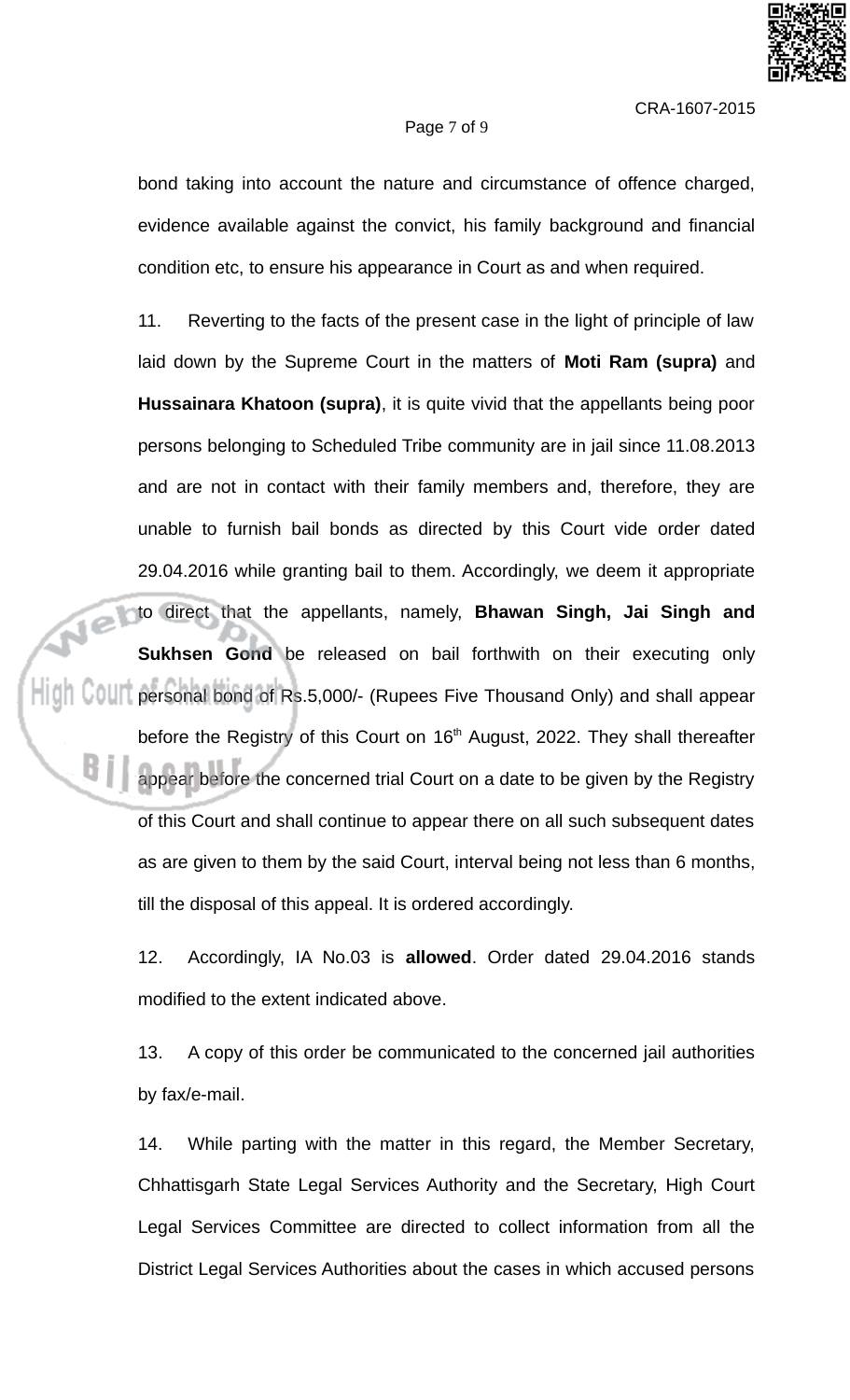

#### Page 8 of 9

have been enlarged on bail by this Court but are still in jail due to their inability to furnish bail bonds, as everyday we are coming across the cases in which despite order of this Court granting bail to the accused persons, they have not been released from jail and report be submitted on or before 13.06.2022. This exercise be done within a period of four weeks and matter be listed for consideration on 15.06.2022.

15. A copy of this order be also sent to the Member Secretary, Chhattisgarh State Legal Services Authority; Secretary, High Court Legal Services Committee and to all the District Legal Services Committees in the State for information and needful.



 $Sd$ -(Rajani Dubey) **Judge**